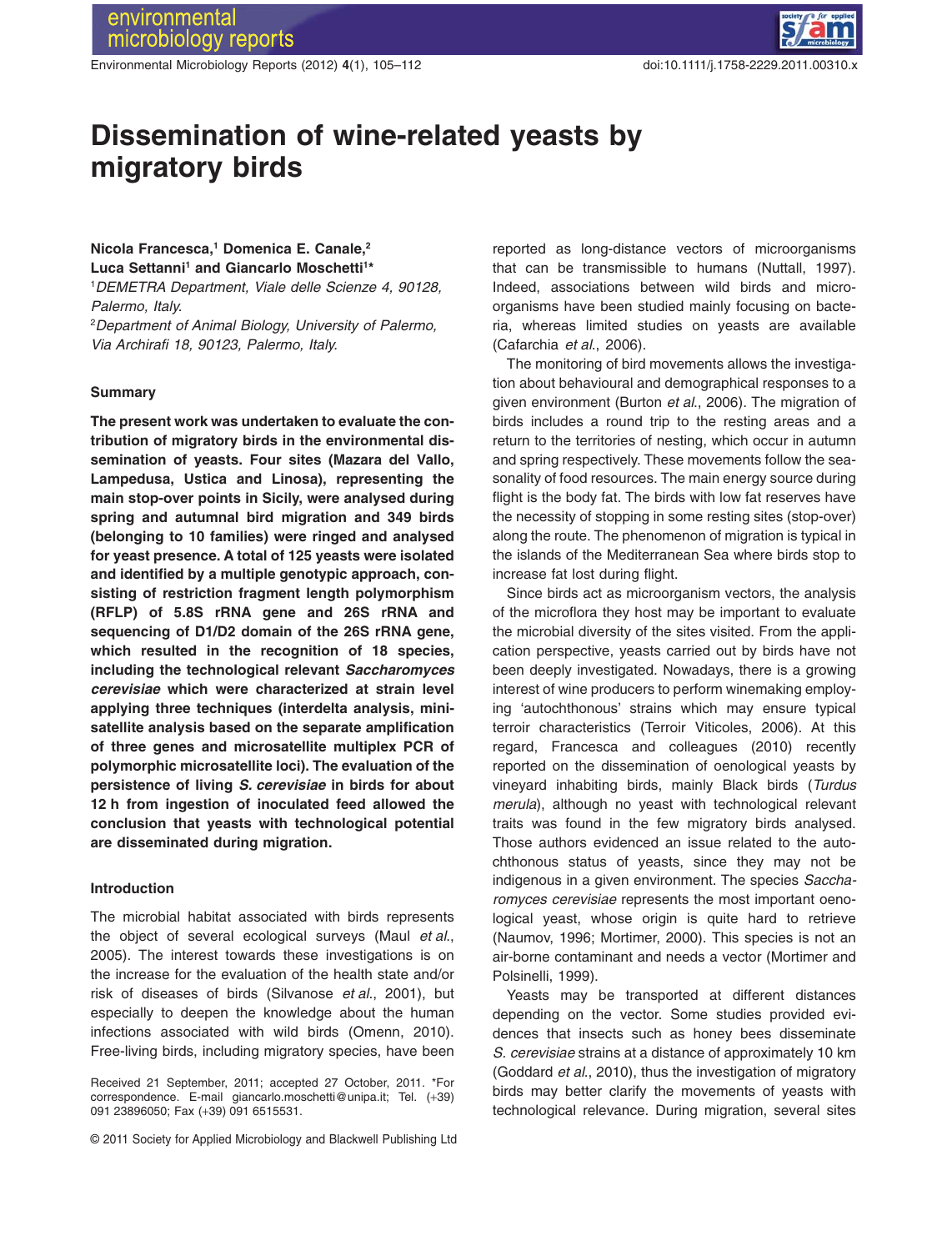are visited by birds because they represent important stop-over points. In case of migration from Africa to Europe and vice versa, Lampedusa and Ustica are visited in spring when the direction is from sub-Saharan areas to North Europe, while Linosa and Mazara del Vallo are visited in autumn when the movement is opposite (Svensson, 1992).

For the above reasons, the main aims of the present work were: to evaluate the potential of birds in disseminating yeasts at long distances, analysing the main migration stop-over points in the Mediterranen Sea (1, Riserva Naturale Integrale Lago Preola and Gorghi Tondi – Mazara del Vallo; 2, Lampedusa island; 3, Ustica island; and 4, Linosa island); to identify yeast species; and to determine the permanence of yeasts in birds after ingestion.

#### **Results and discussion**

# *Characterization of the sites*

The four experimental sites located within Sicily region (Riserva Naturale Integrale Lago Preola and Gorghi Tondi, Lampedusa island, Ustica island and Linosa island) and the period (spring and autumnal seasons) for bird collection were strategic for the evaluation of the role of several birds in the dissemination of yeasts through North Africa and Europe. The experimental procedure included the collection of samples in the first stop-over points visited during each migration. In order to avoid any contamination of birds with local materials, the capture has been performed in the proximity of the woody areas in each site of ringing just at the moment of landing. The sampling size could not be designed because affected by species (and /or individuals per species) variability.

In the present study, 349 birds were captured (Table 1). All birds were quickly ringed, identified at species level by phenotypic analysis (Mullarney *et al*., 1999), classified according to their migration strategy (trans-saharan or partial) (Svensson, 1992) and subjected to visual biometric measurement of subcutaneous fat amount (SFA) of the abdominal region (Kaiser, 1993). The body fat is the first energy source dissipated by birds during migration and when SFA reaches a value of 0 or 1, a stop is necessary (Goymann *et al*., 2010).

### *Isolation and identification of yeasts*

Yeasts were isolated from bird cloacae, where they have reasonably arrived after gastric transit. Hence, the primary source of yeast contamination has to be imputable to the food ingested.

Yeast presence was found in 32.66% of birds (Table 1) that was a higher percentage of yeast isolation than that reported by Cafarchia and colleagues (2006) who analysed a similar number of birds (421). The bird families showing the highest frequencies of isolation were Muscicapidae, Passerideae and Turdidae and except the birds belonging to the Fringillidae and Passerideae families, which are insectivores in spring and granivorous in autumn, all other birds captured in this study are obligate insectivores (Snow and Perrins, 1998).

The process of isolation resulted in the collection of 125 yeasts, which were genetically identified. After restriction analysis of 5.8S-ITS region, the isolates were clustered in 18 groups; eight of these groups were recognized at species level (*Aureobasidium pullulans*, *Candida albicans*, *Cryptococcus magnus*, *Debaryomyces hansenii*, *Hanseniaspora guillermondii*, *Pichia terricola*, *Metschnikowia pulcherrima* and *Rhodotorula mucilaginosa*) but 10 were not. They were characterized by atypical restriction profiles of 5.8S-ITS that is not surprising, since many authors observed this behaviour in several yeasts (Fernandez-Espinar *et al*., 2000; Kurtzman and Robnett, 2003; Solieri *et al*., 2007; Tofalo *et al*., 2009).

Yeast identification continued with 26S rRNA gene digestion which confirmed the 18 groups, but identified less species then the previous methods, included in the eight above cited. Moreover, the identification at species level was concluded by sequencing of the D1/D2 domain of the 26S rRNA gene, which was successful for 17 out of the 18 groups (Table 2). Yeasts of group V were only recognized at genus level, since a low percentage (95%) of identity was found with *Candida* spp. An even lower similarity level (92%) with the same genus was obtained from the sequencing of the region 5.8S-ITS (Acc. No. JF292448). It is worth of note that the digestion products obtained from ITS fragment of group III (*Candida glabrata*), IV (*Candida inconspicua*), V (*Candida* spp.), VI (*Candida stellimalicola*), VII (*Cryptococcus aureus*), VIII (*Cryptococcus carnescens*), XII (*Pichia kudriavzevii*), XV (*Pseudozyma aphidis*), XVII (*S. cerevisiae*) and XVIII (*Sporisorium penniseti*) have not been previously reported in literature.

The yeast species most frequently encountered during isolation (Table 3) were *H. guilliermondii* (17.60%), *C. albicans* (16.00%), *S. cerevisiae* (14.40%) and *A. pullulans* (12.00%). Among the yeast isolates, 72 belonged to species that are commonly reported to be wine-associated (WA) yeasts such as *A. pullulans*, *D. hansenii*, *H. guilliermondii*, *P. kudriavzevii*, *P. terricola*, *M. pulcherrima*, *R. mucilaginosa* and *S. cerevisiae* (Loureiro and Malfeito-Ferreira, 2003; Gonzalez-Pombo *et al*., 2008; Moreira *et al*., 2008; Francesca *et al*., 2010; Ocón *et al*., 2010).

# *Bird/yeast correlations*

The distribution of yeasts among birds is reported in Table 3. The highest number of species and isolates were found for the bird groups most numerous. Thus, garden

© 2011 Society for Applied Microbiology and Blackwell Publishing Ltd, *Environmental Microbiology Reports*, **4**, 105–112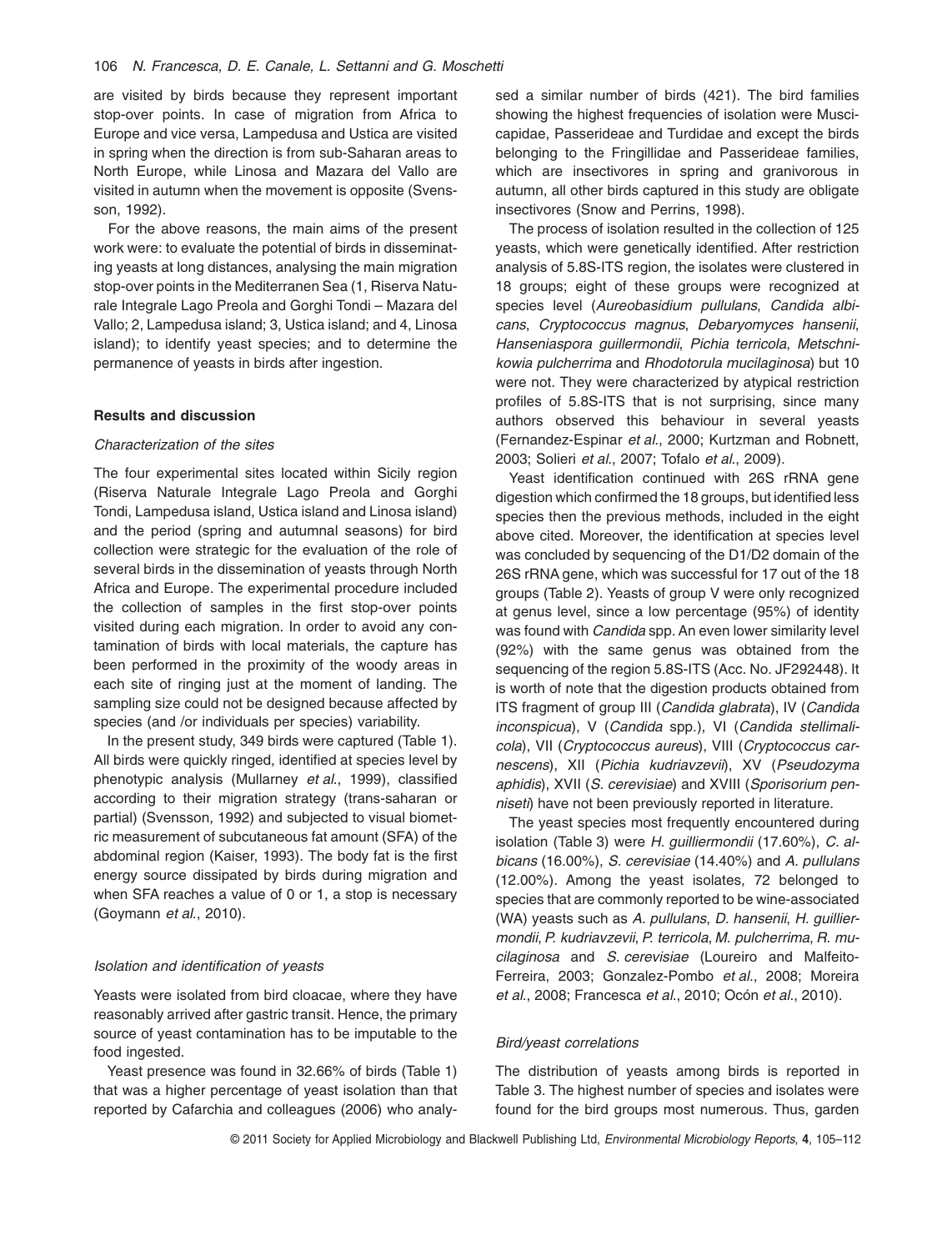|              |                                                |                         | No. of birds       |                | SFA <sup>b</sup> of birds<br>carrying yeasts |                                               |
|--------------|------------------------------------------------|-------------------------|--------------------|----------------|----------------------------------------------|-----------------------------------------------|
| Bird family  | <b>Bird species</b>                            | No. of<br>birds         | carrying<br>yeasts | $0 - 1$        | $2 - 7$                                      | Sampling sites <sup>c</sup> (number of birds) |
| Sylviidae    | Sylvia borin (garden warbler)                  | 90                      | 41                 | 26             | 15                                           | L (5); Ln (6); MdV (4); U (26)                |
|              | Sylvia curruca (lesser whitethroat)            | 1                       | $\mathbf 0$        | 0              | 0                                            |                                               |
|              | Hippolais polyglotta (melodious warbler)       | $\mathbf{1}$            | $\mathbf 0$        | 0              | $\mathbf 0$                                  |                                               |
|              | Hippolais icterina (icterine warbler)          | 24                      | 8                  | 6              | $\overline{c}$                               | L(2); U(6)                                    |
|              | Acrocephalus scirpaceus (reed warbler)         | 12                      | 5                  | 1              | 4                                            | MdV (4); U (1)                                |
|              | Acrocephalus arundinaceus (great-reed warbler) | 3                       | $\mathbf 0$        | $\mathbf 0$    | $\mathbf 0$                                  |                                               |
|              | Sylvia atricapilla (blackcap)                  | $\overline{\mathbf{c}}$ | 1                  |                | 0                                            | Ln(1)                                         |
|              | Acrocephalus schoenobaenus (sedge warbler)     | 6                       | 3                  | 3              | 0                                            | $\lfloor$ (3)                                 |
|              | Phylloscopus trochilus (willow warbler)        | $\overline{7}$          | 4                  | 0              | 4                                            | Ln(4)                                         |
|              | Phylloscopus collybita (chiffchaff)            | $\mathbf{1}$            | 0                  | 0              | $\mathbf 0$                                  |                                               |
|              | Phylloscopus sibilatrix (wood warbler)         | 5                       | 1                  | 0              | 1                                            | U(1)                                          |
|              | Sylvia melanocephala (sardinian warbler)       | 15                      | $\mathbf 0$        | 0              | $\mathbf 0$                                  |                                               |
|              | Sylvia communis (whitethroat)                  | 8                       | 1                  | 0              | $\mathbf{1}$                                 | L(1)                                          |
|              | Sylvia cantillans (subalpine warbler)          | 40                      | 14                 | 2              | 12                                           | Ln (10); MdV (4)                              |
|              | Cettia cetti (cetti's warbler)                 | 2                       | $\mathbf 0$        | 0              | 0                                            |                                               |
| Muscicapidae | Ficedula albicollis (collared flycatcher)      | $\mathbf{1}$            | 0                  | 0              | $\mathbf 0$                                  |                                               |
|              | Ficedula hypoleuca (pied flycatcher)           | 6                       | $\mathbf 0$        | 0              | 0                                            |                                               |
|              | Muscicapa striata (spotted flycatcher)         | 51                      | 13                 | 10             | 3                                            | MdV (2); U (11)                               |
| Turdidae     | Phoenicurus phoenicurus (redstart)             | 12                      | 4                  | 4              | $\mathbf 0$                                  | $L(1)$ ; Ln $(3)$                             |
|              | Turdus philomelos (song thrush)                | 1                       | $\mathbf 0$        | 0              | 0                                            |                                               |
|              | Erithacus rubecula (robin)                     | 1                       | 1                  | 1              | $\Omega$                                     | Ln(1)                                         |
|              | Luscinia megarhynchos (nightingale)            | 4                       | 1                  | 1              | $\mathbf 0$                                  | MdV(1)                                        |
|              | Monticola solitarius (blue rock-thrush)        | $\mathbf 1$             | 1                  | 0              | 1                                            | Ln(1)                                         |
|              | Saxicola rubetra (winchat)                     | 23                      | 9                  | 7              | $\overline{\mathbf{c}}$                      | L $(7)$ ; U $(2)$                             |
| Hirundinidae | Hirundo rustica (swallow)                      | 12                      | 2                  | $\overline{c}$ | $\mathbf 0$                                  | Ln(2)                                         |
| Passeridae   | Passer montanus (tree sparrow)                 | $\mathbf{1}$            | $\mathbf 0$        | $\mathbf 0$    | $\mathbf 0$                                  |                                               |
|              | Passer hispaniolensis (Spanish sparrow)        | 8                       | $\overline{4}$     | 3              | 1                                            | Ln (3); MdV (1)                               |
| Oriolidae    | Oriolus oriolus (golden oriole)                | 3                       | $\mathbf 0$        | 0              | $\mathbf 0$                                  |                                               |
| Fringillidae | Carduelis cannabina (linnet)                   | $\overline{c}$          | $\mathbf 0$        | 0              | $\mathbf 0$                                  |                                               |
| Laniidae     | Lanius senator (woodchat shrike)               | $\overline{c}$          | $\mathbf 0$        | 0              | $\mathbf 0$                                  |                                               |
| Motacillidae | Anthus trivialis (tree pipit)                  | $\overline{c}$          | $\mathbf 0$        | 0              | $\mathbf 0$                                  |                                               |
| Paridae      | Parus major (great tit)                        | $\overline{2}$          |                    | 1              | 0                                            | MdV(1)                                        |
| Total        |                                                | 349                     | 114 (32.66%)       | 68             | 46                                           | L (19); Ln (31); MdV (18); U (46)             |

**a.** The birds were captured by means of a Mist-nets with four shelf-nets (100 m in length) placed in the proximity of the woody areas in each site of ringing and treated following the instructions of the 'Istituto Superiore per la Protezione e la Ricerca Ambientale' (ISPRA). All birds were quickly ringed, identified at species level by phenotypic analysis (Mullarney *et al*., 1999) and soon after ringing the bird cloacae were examined for yeast presence following the methodology of Francesca and colleagues (2010).

**b.** SFA, subcutaneous fat amount.

**c.** L, Lampedusa; Ln, Linosa; MdV, Mazara del Vallo; U, Ustica.

warbler and subalpine warbler were the richer sources of fungal biodiversity. However, some WA yeasts, such as *S. cerevisiae*, the most important species in winemaking (Fleet, 2003), were similarly distributed among garden warbler, icterine warbler, redstar, whitethroat, subalpine warbler and winchat, while seven isolates were collected from spotted flycatcher.

#### *Wine-related yeasts*

The 58.40% of total yeasts and the majority of WA yeasts (63.89%) were isolated from birds with an SFA value comprised between zero and one (Table 1). Some species as *D. hansenii*, *M. pulcherrima* and *R. mucilaginosa* were obtained only from birds with 0–1 SFA. Except for *H. guilliermondii* (45.45%), the most abundant WA yeast species, such as *A. pullulans* (66.66%) and *S. cer-* *evisiae* (66.67%), were mainly collected from birds with low SFA. The species *P. kudriavzevii* and *P. terricola* are also considered WA.

To our knowledge, this research represents the first report on the isolation and characterization of WA yeasts carried by birds during migration and provides additional elements needing to be analysed when a strain is defined as autochthonous. It is already known that some insects (*Drosophila*, *Apis* and *Vespa*) may carry microorganisms, yeasts included, on their bodies (Snowdon and Cliver, 1996) and their gut (Ricci *et al*., 2011), but their contribution to the spreading of yeasts is within short distances.

In this study, a new finding deepens the knowledge about the environmental distribution of *S. cerevisiae*. Besides the fact that birds were analysed soon after landing, the sites of Lampedusa is not typically character-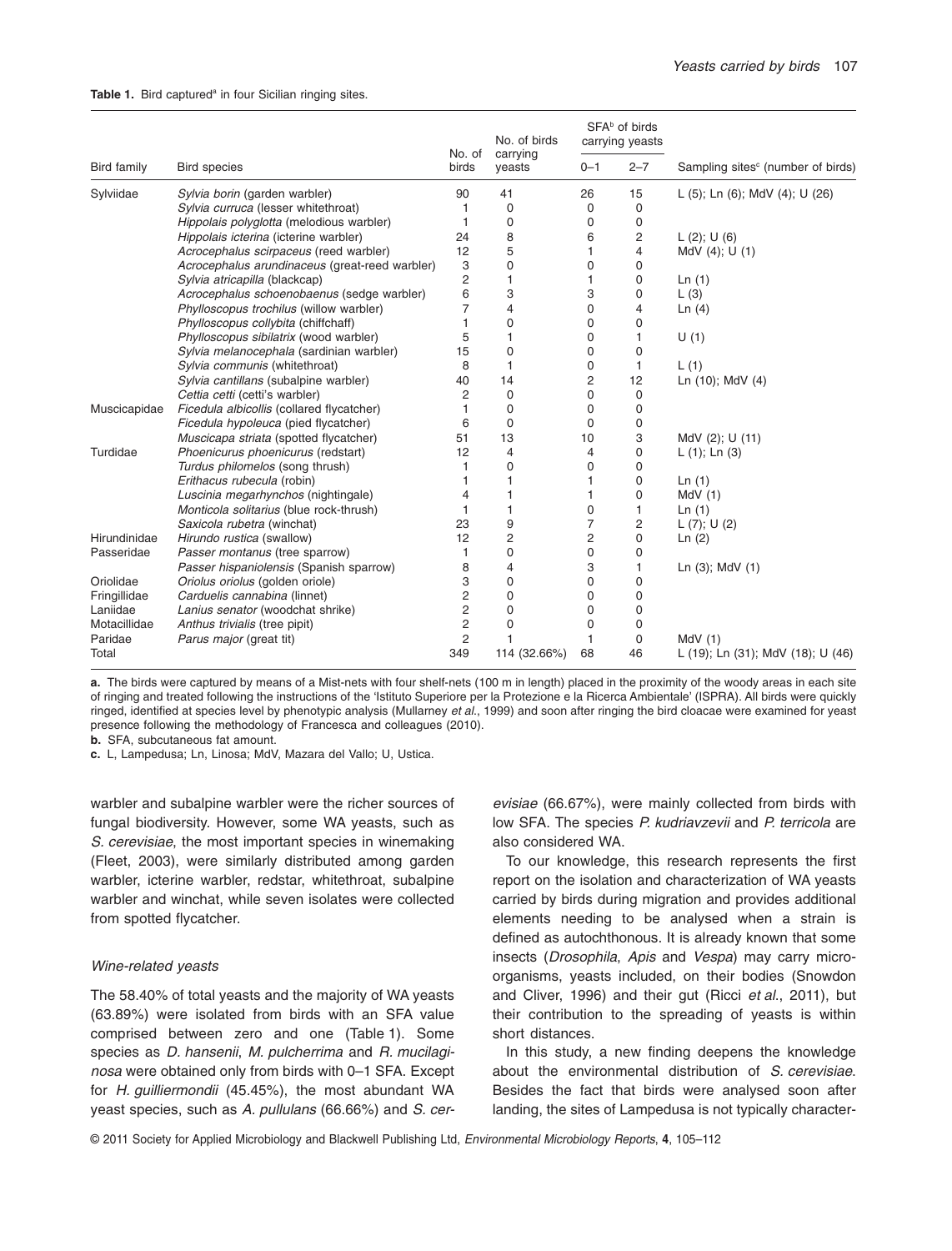|                                      |                  |                                                                                         | Size of restriction fragments <sup>a</sup> |                   |                                |                                                                                                                                                    | Size of restriction fragments <sup>b</sup> |             |                                               |                     |
|--------------------------------------|------------------|-----------------------------------------------------------------------------------------|--------------------------------------------|-------------------|--------------------------------|----------------------------------------------------------------------------------------------------------------------------------------------------|--------------------------------------------|-------------|-----------------------------------------------|---------------------|
| ند<br>Ari                            | 5.8S-ITS<br>PCRª | Cfol                                                                                    | <b>Haelll</b>                              | Hinfl             | <b>PCR</b> <sup>b</sup><br>26S | Finfl                                                                                                                                              | Msel                                       | Apal        | Species (% identity) <sup>c,d</sup>           | Accession<br>number |
|                                      | 600              | $180 + 165 + 90$                                                                        | $430 + 150$                                | $230 + 175 + 125$ | 1100                           | $490 + 410 + 190$                                                                                                                                  | $610 + 360 + 95$                           | c.<br>C     | Aureobasidium pullulans (99)                  | <b>HQ641272</b>     |
|                                      | 550              | $290 + 260$                                                                             | $460 + 90$                                 | $280 + 270$       | $\frac{8}{100}$                | $190 + 400 + 190$                                                                                                                                  | $610 + 425$                                | c.<br>C.    | Candida albicans (99)                         | <b>HQ641284</b>     |
|                                      | 900              | $380 + 165 + 140$                                                                       | $660 + 220$                                | $350 + 260 + 50$  | 1050                           | $500 + 220 + 200 + 180$                                                                                                                            | $700 + 370$                                | $700 + 420$ | Candida glabrata (100)                        | <b>HQ641276</b>     |
|                                      | 480              | $105 + 90 + 75 + 55$                                                                    | 450                                        | $260 + 210$       | 1150                           | $490 + 240 + 180 + 130 + 110$                                                                                                                      | $000 + 90$                                 | $700 + 390$ | Candida inconspicua (99)                      | <b>HQ641283</b>     |
|                                      | 460              | $200 + 180 + 80$                                                                        | 450                                        | $220 + 190 + 50$  | 1100                           | $00 + 400 + 100 + 90$                                                                                                                              | $390 + 375 + 285 + 75$                     | n.c.        | Candida spp. (95)                             | <b>HQ641271</b>     |
|                                      | 525              | $200 + 155 + 130$                                                                       | 515                                        | $290 + 220$       | 1100                           | $500 + 400 + 180$                                                                                                                                  | c.c                                        | c.<br>C.    | Candida stellimalicola (99)                   | <b>HQ641277</b>     |
| 亖                                    | 520              | $250 + 200 + 70$                                                                        | 520                                        | $290 + 170$       | 1160                           | $470 + 290 + 210 + 190$                                                                                                                            | $400 + 370 + 270$                          | n.c.        | Cryptococcus aureus (99)                      | <b>HQ641274</b>     |
| $\bar{z}$                            | 550              | $280 + 240$                                                                             | $350 + 90 + 65$                            | $250 + 250$       | 1100                           | $440 + 280 + 220 + 205$                                                                                                                            | $425 + 380 + 260 + 75$                     | n.c.        | Cryptococcus carnescens (99)                  | HQ641265            |
| $\leq$ $\times$                      | 650              | $355 + 295$                                                                             | $495 + 95 + 60$                            | $270 + 240 + 140$ | 1100                           | $280 + 200 + 180 + 150$                                                                                                                            | $400 + 370 + 270$                          | c.          | Cryptococcus magnus (99)                      | HQ641280            |
|                                      | 650              | $300 + 300 + 50$                                                                        | $420 + 150 + 90$                           | $325 + 325$       | 1100                           | $490 + 410 + 190$                                                                                                                                  | $510 + 320 + 115 + 75$                     | n.c.        | Debaromyces hansenii (99)                     | HQ641266            |
|                                      | 750              | $320 + 310 + 105$                                                                       | 750                                        | $350 + 200 + 180$ | 1000                           | $415 + 395 + 190 + 105$                                                                                                                            | $610 + 500 + 440 + 100 + 75$               | C.C.        | Hanseniapora guilliermondir <sup>e</sup> (99) | HQ641270            |
|                                      | 500              | $115 + 90 + 75 + 55$                                                                    | $325 + 90 + 75$                            | $270 + 225$       | 1100                           | $500 + 250 + 180$                                                                                                                                  | c.c                                        | $700 + 400$ | Pichia kudriavzevii (100)                     | HQ641275            |
|                                      | 450              | $130 + 100 + 90 + 85 + 45$                                                              | $290 + 125$                                | $240 + 105 + 105$ | 1100                           | $500 + 350$                                                                                                                                        | $800 + 200$                                | ς.          | Pichia terricola (99)                         | <b>IQ641279</b>     |
|                                      | 400              | $205 + 100 + 95$                                                                        | $280 + 100$                                | $200 + 190$       | $\frac{00}{100}$               | $380 + 260 + 240$                                                                                                                                  | $580 + 270 + 140$                          | $600 + 420$ | Metschnikowia pulcherrima (98)                | HQ641286            |
|                                      | 780              | $220 + 170 + 150 + 130$                                                                 | $420 + 320$                                | $440 + 340$       | $\frac{00}{100}$               | $480 + 250 + 200$                                                                                                                                  | $400 + 370 + 270$                          | c.          | Pseudozyma aphidis (99)                       | <b>HQ641278</b>     |
|                                      | 640              | $320 + 240 + 80$                                                                        | $425 + 215$                                | $340 + 225 + 75$  | 1100                           | $500 + 400 + 200$                                                                                                                                  | $400 + 300 + 250$                          | n.c.        | Rhodotorula mucilaginosa (99)                 | <b>IQ641269</b>     |
| $\overline{\overline{z}}$            | 850              | $375 + 335 + 140$                                                                       | 80<br>$320 + 240 + 170 + 1$                | $370 + 130 + 110$ | 1100                           | $500 + 220 + 180$                                                                                                                                  | c.c                                        | c.          | Saccharomyces cerevisiae (99)                 | <b>1Q641267</b>     |
| $\overline{\overline{\overline{x}}}$ | 825              | $370 + 250 + 150$                                                                       | $300 + 240 + 160 + 60$                     | $400 + 200 + 130$ | 1100                           | $500 + 260 + 200$                                                                                                                                  | $400 + 380 + 300$                          | n.c.        | Sporisorium penniseti (97                     | <b>HQ641273</b>     |
|                                      |                  | a. According to Esteve-Zarzoso and colleagues (1999)                                    |                                            |                   |                                |                                                                                                                                                    |                                            |             |                                               |                     |
|                                      |                  | b. According to Baleiras-Couto and colleagues (2005)<br>c. According to O'Donnel (1993) |                                            |                   |                                |                                                                                                                                                    |                                            |             |                                               |                     |
|                                      |                  | d. According to BlastN search of D1/D2 26S rRNA gene sequences in NCBI database.        |                                            |                   |                                | e. The 5.8S-ITS gene was also digested with Ddel endonuclease confirming the restriction profile reported by Esteve-Zarzoso and colleagues (1999). |                                            |             |                                               |                     |
|                                      |                  | All values for the 5.8S-ITS PCR, 26S PCR and restriction fragments are given in bp.     |                                            |                   |                                |                                                                                                                                                    |                                            |             |                                               |                     |
|                                      |                  | R.P., restriction profile; n.c., not cut.                                               |                                            |                   |                                |                                                                                                                                                    |                                            |             |                                               |                     |

© 2011 Society for Applied Microbiology and Blackwell Publishing Ltd, *Environmental Microbiology Reports*, **4**, 105–112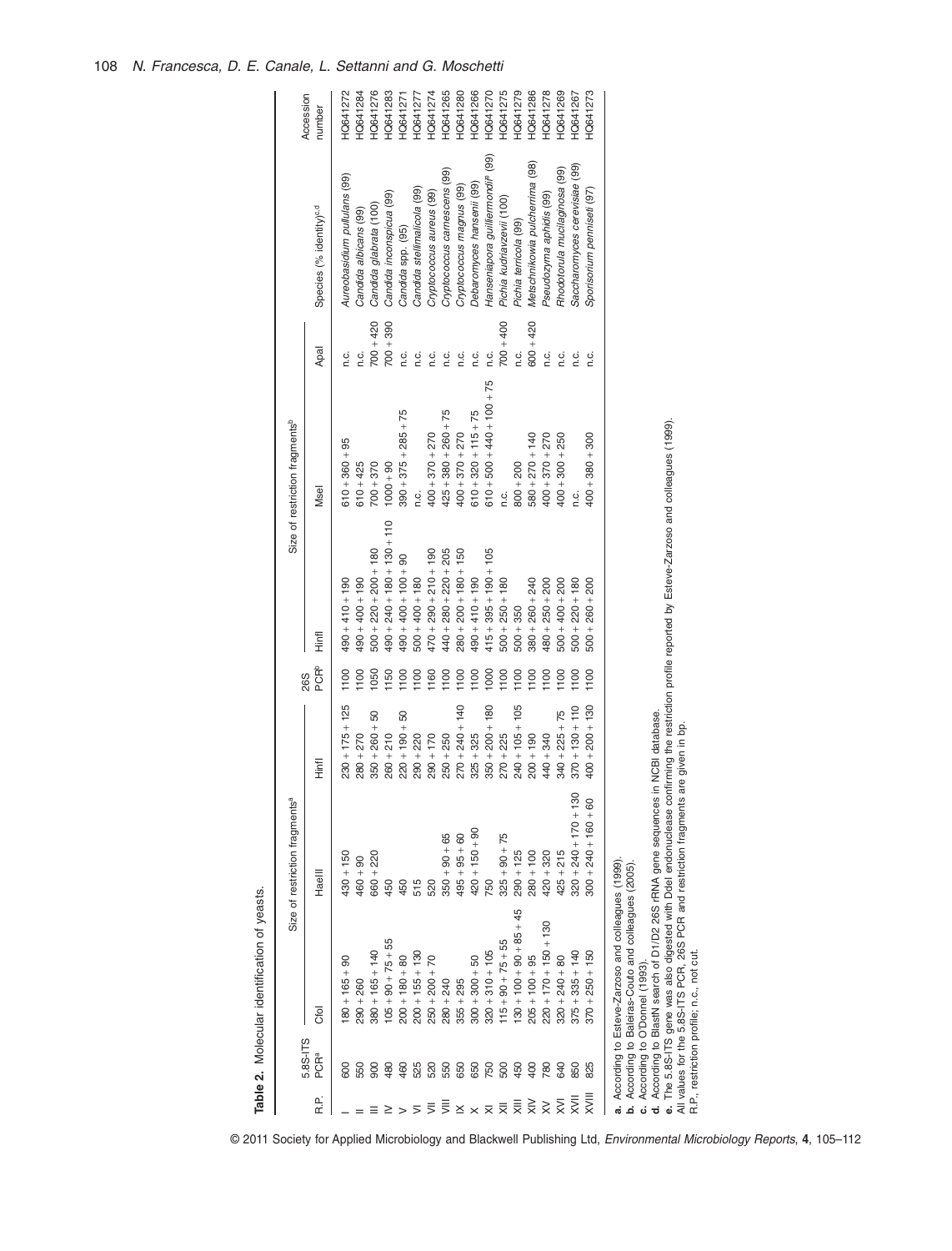|                                                                                                                                                                                                          |                          |      |                 |       |           |      |                                                      |        | <b>Bird</b> species |                |          |       |                   |       |               |      |        |       |                           |
|----------------------------------------------------------------------------------------------------------------------------------------------------------------------------------------------------------|--------------------------|------|-----------------|-------|-----------|------|------------------------------------------------------|--------|---------------------|----------------|----------|-------|-------------------|-------|---------------|------|--------|-------|---------------------------|
|                                                                                                                                                                                                          | $\mathsf{A}(\mathsf{2})$ | B(1) | C(90)           | D (2) | (24)<br>ш | F(4) | G (12)                                               | H(12)  | $\vert$ (1)         | $\overline{0}$ | K(8)     | L(51) | M (40)            | N(12) | $\frac{8}{2}$ | P(7) | Q (23) | R (5) |                           |
| Yeast species                                                                                                                                                                                            | ٩Ï                       |      |                 |       |           |      |                                                      |        |                     |                |          |       |                   |       |               |      |        |       | Total<br>,<br>2           |
|                                                                                                                                                                                                          |                          |      | ∞               |       |           |      |                                                      |        |                     |                |          |       |                   |       |               |      |        |       |                           |
| A. pullulans<br>C. albicans                                                                                                                                                                              |                          |      |                 |       |           |      |                                                      | N      |                     |                |          |       |                   |       |               |      |        |       | $\frac{5}{20}$            |
| C. glabrata                                                                                                                                                                                              |                          |      |                 |       |           |      |                                                      |        |                     |                |          |       | 2<br>2            |       |               |      |        |       |                           |
| C. inconspicua                                                                                                                                                                                           |                          |      |                 |       |           |      | N                                                    |        |                     |                |          |       |                   |       |               |      |        |       | လ က                       |
| Candida spp.                                                                                                                                                                                             |                          |      | ო               |       | N         |      |                                                      |        |                     |                |          | N     |                   |       |               |      |        |       |                           |
| C. stellimalicola                                                                                                                                                                                        |                          |      |                 |       |           |      |                                                      |        |                     |                |          |       |                   | 2     |               |      |        |       | a w w w w w w w w d w     |
| Cr. aureus                                                                                                                                                                                               |                          |      |                 |       |           |      |                                                      |        |                     |                |          |       |                   |       |               |      |        |       |                           |
| Cr. carnescens                                                                                                                                                                                           |                          |      |                 |       |           |      |                                                      |        |                     |                |          |       |                   |       |               | N    |        |       |                           |
| Cr. magnus                                                                                                                                                                                               |                          |      |                 |       |           |      |                                                      |        |                     |                |          | 2     |                   |       |               |      | ဖ      |       |                           |
| D. hansenii                                                                                                                                                                                              |                          |      |                 |       |           |      |                                                      |        |                     |                |          |       |                   |       |               |      |        |       |                           |
| H. guilliemondi                                                                                                                                                                                          |                          |      |                 |       |           |      |                                                      |        |                     |                |          |       | თ                 |       |               |      |        |       |                           |
| P. kudriavzevii                                                                                                                                                                                          |                          |      |                 |       |           |      |                                                      |        |                     |                |          |       |                   |       |               |      |        |       |                           |
| P. terricola                                                                                                                                                                                             |                          |      |                 |       |           |      |                                                      |        |                     |                |          |       | $\mathbf{\Omega}$ |       |               |      |        |       |                           |
| M. pulcherrima                                                                                                                                                                                           |                          |      |                 |       |           |      |                                                      |        |                     |                |          |       |                   |       |               |      |        |       |                           |
| Ps. aphidis                                                                                                                                                                                              |                          |      |                 |       |           |      |                                                      |        |                     | S              |          |       |                   |       |               |      |        |       |                           |
| R. mucilaginosa                                                                                                                                                                                          |                          |      |                 |       |           |      |                                                      |        |                     |                |          |       |                   |       |               |      |        |       |                           |
| S. cerevisiae                                                                                                                                                                                            |                          |      | ო               |       | 2         |      |                                                      |        |                     |                |          |       |                   |       | N             |      | N      |       | $\frac{\infty}{2}$ $\sim$ |
| Sp. penniseti                                                                                                                                                                                            |                          |      |                 |       |           |      |                                                      | 2<br>2 |                     |                |          |       |                   |       |               |      |        |       |                           |
| Total                                                                                                                                                                                                    |                          | S    | $\overline{40}$ |       | ග         |      | 5                                                    |        |                     | ო              | $\infty$ | 는     | $\frac{1}{2}$     | N     | N             | 4    | တ      |       | <b>25</b>                 |
| a. The symbol indicates the classification of birds ringed according to their migration strategy: •, trans-saharan migratory bird; ■, partial migratory bird (Svernsson, 1992)                           |                          |      |                 |       |           |      |                                                      |        |                     |                |          |       |                   |       |               |      |        |       |                           |
| All birds ringed were classified according to their migration                                                                                                                                            |                          |      |                 |       |           |      | strategy (trans-saharan or partial) (Svensson, 1992) |        |                     |                |          |       |                   |       |               |      |        |       |                           |
| Letters: A, blackcap; B, blue rock-thrush; C, garden warbler; D, great tit; E, icterine warbler; F, nightingale; G, redstar; H, reed warbler; I, robin; J, sedge warbler; K, Spanish sparrow; L, spotted |                          |      |                 |       |           |      |                                                      |        |                     |                |          |       |                   |       |               |      |        |       |                           |
| flycatcher; M, subalpine warbler; N, swallow; O, whitethroat; P, willow warbler; Q, winchat; R, wood warbler.<br>The number of individuals analysed per species is reported between brackets.            |                          |      |                 |       |           |      |                                                      |        |                     |                |          |       |                   |       |               |      |        |       |                           |
|                                                                                                                                                                                                          |                          |      |                 |       |           |      |                                                      |        |                     |                |          |       |                   |       |               |      |        |       |                           |

Table 3. Yeasts carried by migratory birds. **Table 3.** Yeasts carried by migratory birds.

© 2011 Society for Applied Microbiology and Blackwell Publishing Ltd, *Environmental Microbiology Reports*, **4**, 105–112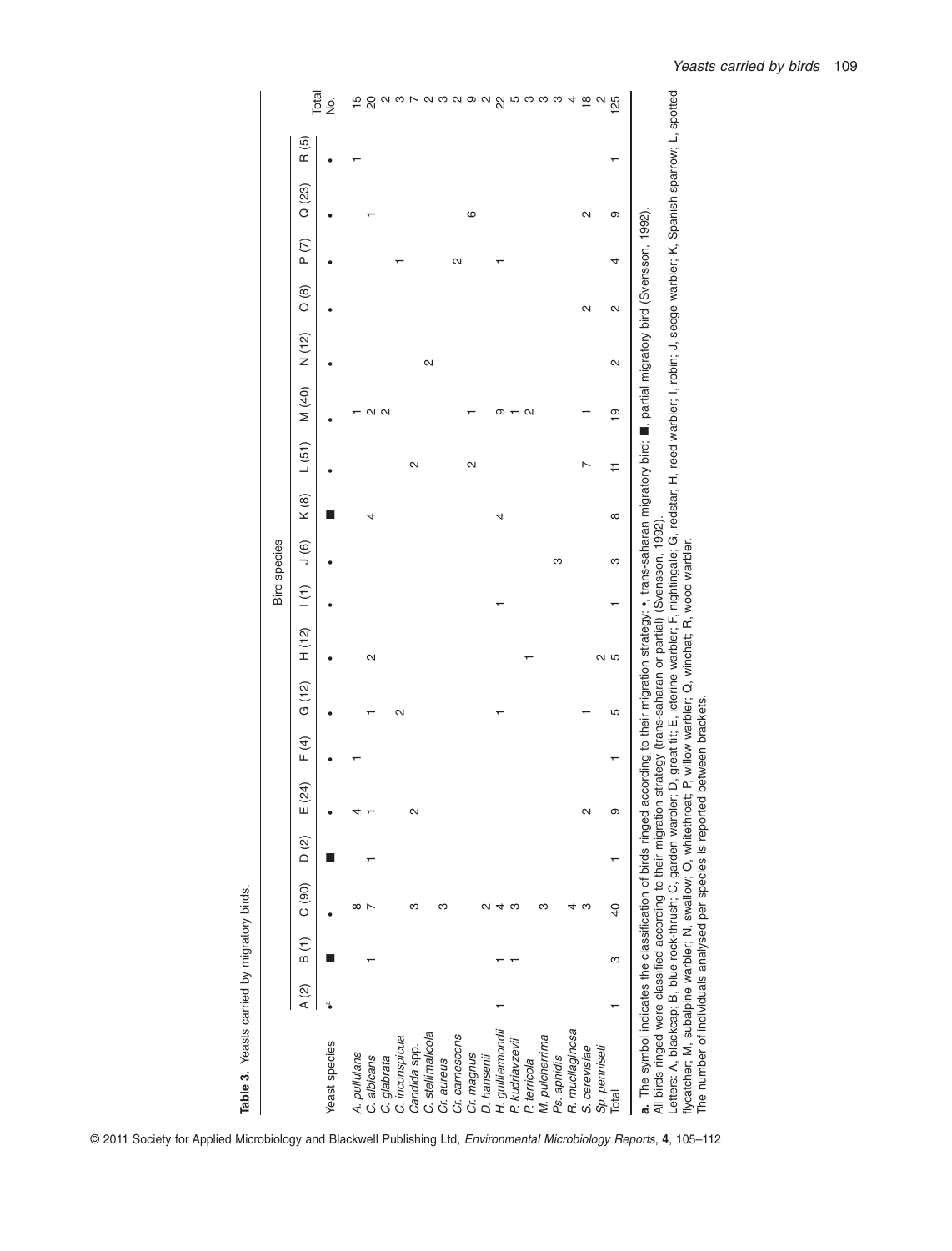|  |  | Table 4. Typing of Saccharomyces cerevisiae isolates. |  |  |
|--|--|-------------------------------------------------------|--|--|
|--|--|-------------------------------------------------------|--|--|

|                             |                              |         |               |                                     | Patterns                                     |                   |                                     |                   |
|-----------------------------|------------------------------|---------|---------------|-------------------------------------|----------------------------------------------|-------------------|-------------------------------------|-------------------|
|                             |                              |         |               |                                     |                                              |                   | Minisatellite analysis <sup>e</sup> |                   |
| Isolate code                | Isolation source (bird code) | $SFA^a$ | Ringing siteb | Interdelta<br>analysis <sup>c</sup> | Microsatellite<br>multiplex PCR <sup>d</sup> | aga1              | sed1                                | dan4              |
| ULSc24                      | Icterine warbler (br1)       |         |               | Int <sub>1</sub>                    | Mul1                                         | Mina1             | Mins1                               | Mind1             |
| ULSc26                      | Icterine warbler (br2)       |         |               | Int <sub>1</sub>                    | Mul1                                         | Mina1             | Mins1                               | Mind1             |
| ULSc28                      | Whinchat (br3)               |         |               | Int <sub>1</sub>                    | Mul1                                         | Mina1             | Mins1                               | Mind1             |
| ULSc29                      | Whinchat (br3)               | 2       |               | Int2                                | Mul <sub>2</sub>                             | Mina <sub>2</sub> | Mins <sub>2</sub>                   | Mind <sub>2</sub> |
| ULSc30                      | Whitetroat (br4)             | 2       |               | Int <sub>1</sub>                    | Mul1                                         | Mina1             | Mins1                               | Mind1             |
| ULSc31                      | Whitetroat (br5)             | 2       |               | Int <sub>1</sub>                    | Mul1                                         | Mina1             | Mins1                               | Mind1             |
| ULSc32                      | Redstar (br6)                |         |               | Int <sub>1</sub>                    | Mul1                                         | Mina1             | Mins1                               | Mind1             |
| ULSc37                      | Garden warbler (br7)         | 3       |               | Int <sub>1</sub>                    | Mul1                                         | Mina1             | Mins1                               | Mind1             |
| ULSc139                     | Garden warbler (br8)         | 2       | U             | Int3                                | Mul <sub>3</sub>                             | Mina <sub>3</sub> | Mins1                               | Mind1             |
| ULSc140                     | Garden warbler (br9)         | 2       | U             | Int <sub>3</sub>                    | Mul3                                         | Mina3             | Mins1                               | Mind1             |
| ULSc144                     | Spotted flycatcher (br10)    | 0       | U             | Int3                                | Mul3                                         | Mina3             | Mins1                               | Mind1             |
| ULSc145                     | Spotted flycatcher (br11)    | 0       | U             | Int <sub>3</sub>                    | Mul3                                         | Mina <sub>3</sub> | Mins1                               | Mind1             |
| ULSc146                     | Spotted flycatcher (br12)    |         | U             | Int3                                | Mul <sub>3</sub>                             | Mina3             | Mins1                               | Mind1             |
| ULSc148                     | Spotted flycatcher (br13)    |         | U             | Int <sub>3</sub>                    | Mul3                                         | Mina <sub>3</sub> | Mins1                               | Mind1             |
| ULSc186                     | Spotted flycatcher (br14)    |         | U             | Int3                                | Mul <sub>3</sub>                             | Mina3             | Mins1                               | Mind1             |
| ULSc326                     | Spotted flycatcher (br15)    |         | MdV           | Int <sub>4</sub>                    | Mul4                                         | Mina4             | Mins3                               | Mind <sub>3</sub> |
| ULSc338                     | Spotted flycatcher (br16)    |         | U             | Int <sub>5</sub>                    | Mul <sub>5</sub>                             | Mina <sub>5</sub> | Mins4                               | Mind4             |
| ULSc339                     | Subalpine warbler (br17)     | 0       |               | Int <sub>6</sub>                    | Mul <sub>6</sub>                             | Mina <sub>6</sub> | Mins5                               | Mind <sub>5</sub> |
| Total of different patterns |                              |         |               | 6                                   | 6                                            | 6                 | 5                                   | 5                 |

**a.** SFA, subcutaneous fat amount.

**b.** L, Lampedusa; U, Ustica; MdV, Mazara del Vallo.

**c.** According to Legras and Karst (2003).

**d.** According to Vaudano and Garcia-Moruno (2008).

**e.** According to Marinangeli and colleagues (2004).

ized by wine production, and thus, the contamination of bird cloacae with local *S. cerevisiae* has to be excluded.

Due to their technological importance, the species *S. cerevisiae* was investigated at strain level. The 18 isolates (Table 3) belonging to this species were subjected to molecular typing by applying three techniques (interdelta analysis, minisatellite analysis based on the separate amplification of three genes and microsatellite multiplex PCR of polymorphic microsatellite loci); the corresponding patterns are reported in Table 4. The 18 isolates were allotted into six strains. The strain ULSc326, isolated from Mazara del Vallo site, was characterized by a profile not found for the other *S. cerevisiae* strains. The nine isolates obtained from Lampedusa island were grouped into three strains, while the eight isolates from Ustica island were divided into two strains. The patterns found for *S. cerevisiae* strains of Lampedusa were different from those found for *S. cerevisiae* strains of Ustica. These observations make plausible the statement that the leaving sites of birds landed at Ustica were different from those landed at Lampedusa, and it is also acceptable to state that the birds bringing *S. cerevisiae* with the same pattern profiles were originating from the same area. This affirmation is possible because a single bird (stonechat), captured in Lampedusa, brought two distinct strains.

#### *Non-wine-related yeasts*

The 58.40% of non-WA yeasts was obtained from birds with 0–1 SFA. *Candida inconspicua* and *C. glabrata* have been already isolated from birds (Cafarchia *et al*., 2006; Lord *et al*., 2010). *Candida inconspicua* has been detected in the oenological environment as contaminant of grape must (Le Roux *et al*., 1973), while *C. stellimalicola* has been isolated only once during the fermentation of grape must (Ocón *et al*., 2010). Few studies reported *Cryptococcus* spp. as occasional contaminants of grapes (Prakitchaiwattana *et al*., 2004; Li *et al*., 2010), barrel surfaces before wine contact (Renouf *et al*., 2006) and corks (Fleet, 2003). It is clear that these species have no role in winemaking processes for their sporadic isolation. *Candida albicans*, *Pseudozyma aphydis* and *Sporisorium penniseti* had never been reported to be isolated from wine environments.

#### *Persistence tests*

From the persistence tests performed in this study on birds, it was calculated an average timing for yeast dissemination by birds that is reasonably around 12 h from ingestion. The *S. cerevisiae* strain GR1, introduced in three robins through feeding, was isolated from bird mouths until 6 h after inoculation, as showed by inter-

© 2011 Society for Applied Microbiology and Blackwell Publishing Ltd, *Environmental Microbiology Reports*, **4**, 105–112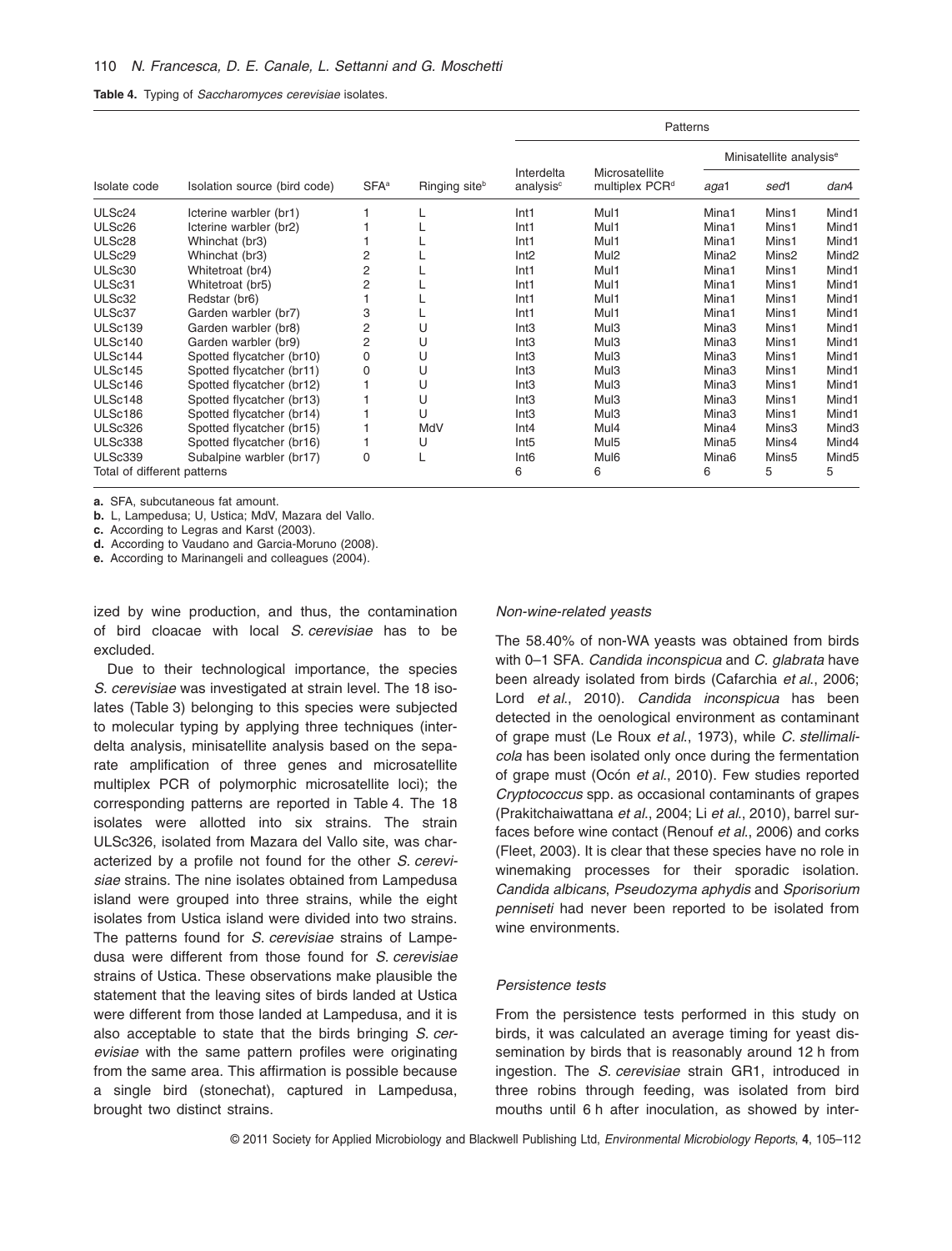delta analysis. In the same period, the isolation of this strain from cloacae was negative. The test became positive for GR1 strain presence in cloacae after 12 h. In the next monitoring steps, the strain inoculated was no more detected, neither from mouths nor from cloacae. The results were identical for all three birds employed in the test. From these results, it can be asserted that the permanence of a given *S. cerevisiae* strain in birds lasts no longer than 12 h. Thus, the dissemination of yeasts by birds is supposed to be possible a few hours after ingestion and up to 12 h. This interval is enough to cover a distance of approximately 300–350 km (Moreau, 1961; 1972) and it is compatible with a no-stop flight. In fact, most of the birds positive for yeast isolation were characterized by a low SFA (comprised between 0 and 1). Furthermore, the persistence tests also demonstrated that *S. cerevisiae* survives the transit through the gastric apparatus of birds. However, in case of yeast strains able to colonize the intestinal tract of birds their release might be gradual and prolonged with the possibility to be disseminated in a wider area than that covered in 12 h.

For some authors, the autochthonous yeasts are linked to vineyard and/or cellar habitat in a given area (Lopes *et al*., 2002; Schuller *et al*., 2005), and for this reason, they are found in consecutive years (Torija *et al*., 2001; Schuller *et al*., 2005). All this statements support the idea of 'terroir', which is defined as an ecosystem in which the vine interacts with the environmental factors (soil and climate) affecting the quality and typicality of the wine produced in a particular location (Terroir Viticoles, 2006). From this perspective, the dissemination of yeasts by migratory birds might contribute to explain the differences observed in vineyards examined in consecutive years (Schuller *et al*., 2005; Valero *et al*., 2005).

# **Conclusions**

Data showed by this study demonstrated yeasts may be disseminated by migrating birds. In particular, winerelated yeasts are vehiculated in active state during bird movements. The last finding highlights the needing of better analysing the concept of 'autochthonous' yeasts in winemaking, since yeasts selected for the oenological aptitudes in a given environment may not be indigenous.

#### **Acknowledgements**

The authors are grateful to Professor Bruno Massa, Dr Paolo Lucido, Dr Ciro Sannino and Antonio Alfonzo for their help with analysis and interpretation of data. Dr Stefania D'Angelo and the staff of Riserva Naturale Integrale Lago Preola and Gorghi Tondi (Mazara del Vallo, TP, Italy) are also thanked for their supervision during bird ringing.

#### **References**

- Baleiras-Couto, M.M., Reizinho, R.G., and Duarte, F.L. (2005) Partial 26S rDNA restriction analysis as a tool to characterize non-*Saccharomyces* yeasts present during red wine fermentations. *Int J Food Microbiol* **102:** 49–56.
- Burton, N.H.K., Rehfisch, M.M., Clark, N.A., and Dodd, S.G. (2006) Impacts of sudden winter habitat loss on the body condition and survival of redshank *Tringa tetanus*. *J Appl Ecol* **43:** 464–473.
- Cafarchia, C., Camarda, A., and Romito, D. (2006) Occurrence of yeasts in cloacae of migratory birds. *Mycopathologia* **161:** 229–234.
- Esteve-Zarzoso, B., Belloch, C., Uruburu, F., and Querol, A. (1999) Identification of yeasts by RFLP analysis of the 5.8S rRNA gene and the two ribosomal internal transcribed spacers. *Int J Syst Bacteriol* **49:** 32–337.
- Fernandez-Espinar, M.T., Esteve-Zarzoso, B., Querol, A., and Barrio, E. (2000) RFLP analysis of the ribosomal transcribed spacers and the 5.8S rRNA gene region of the genus *Saccharomyces*: a fast method for species identification and the differentiation of flor yeasts. *Antonie Leeuwenhoek* **78:** 87–97.
- Fleet, G.H. (2003) Yeast interactions and wine flavour. *Int J Food Microbiol* **86:** 11–22.
- Francesca, N., Chiurazzi, M., Romano, R., Aponte, M., Settanni, L., and Moschetti, G. (2010) Indigenous yeast communities in the environment of 'Rovello bianco' grape variety and their use in commercial white wine fermentation. *World J Microb Biotechnol* **26:** 337–351.
- Goddard, M.R., Anfang, N., Tang, R., Gardner, R.C., and Jun, C. (2010) A distinct population of *Saccharomyces cerevisiae* in New Zealand: evidence for local dispersal by insects and human-aided global dispersal in oak barrels. *Environ Microbiol* **12:** 63–73.
- Gonzalez-Pombo, P., Perez, G., Carrau, F., Guisan, J.M., Batista-Viera, F., and Brena, B.M. (2008) One-step purification and characterization of an intracellular *b*-glucosidase from *Metschnikowia pulcherrima*. *Biotechnol Lett* **30:** 1469–1475.
- Goymann, W., Spina, F., Ferri, A., and Fusani, L. (2010) Body fat influences departure from stopover sites in migratory birds: evidence from whole island telemetry. *Biol Lett* **6:** 478–481.
- Kaiser, A. (1993) A new multi-category classification of subcutaneous fat deposits of songbirds. *J Field Ornithol* **64:** 246–255.
- Kurtzman, C.P., and Robnett, C.J. (2003) Phylogenetic relationships among yeast of the 'S*accharomyces complex'* determined from multigene sequence analyses. *FEMS Yeast Res* **3:** 417–432.
- Le Roux, G., Eschenbruch, R., and De Bruin, S.I. (1973) The microbiology of South African wine-making. Part VIII. The microflora of healthy and *Botrytis cinerea* infected grapes. *Phytophylactica* **5:** 51–54.
- Legras, J.L., and Karst, F. (2003) Optimisation of interdelta analysis for *Saccharomyces cerevisiae* strain characterization. *FEMS Microbiol Lett* **221:** 249–255.

© 2011 Society for Applied Microbiology and Blackwell Publishing Ltd, *Environmental Microbiology Reports*, **4**, 105–112